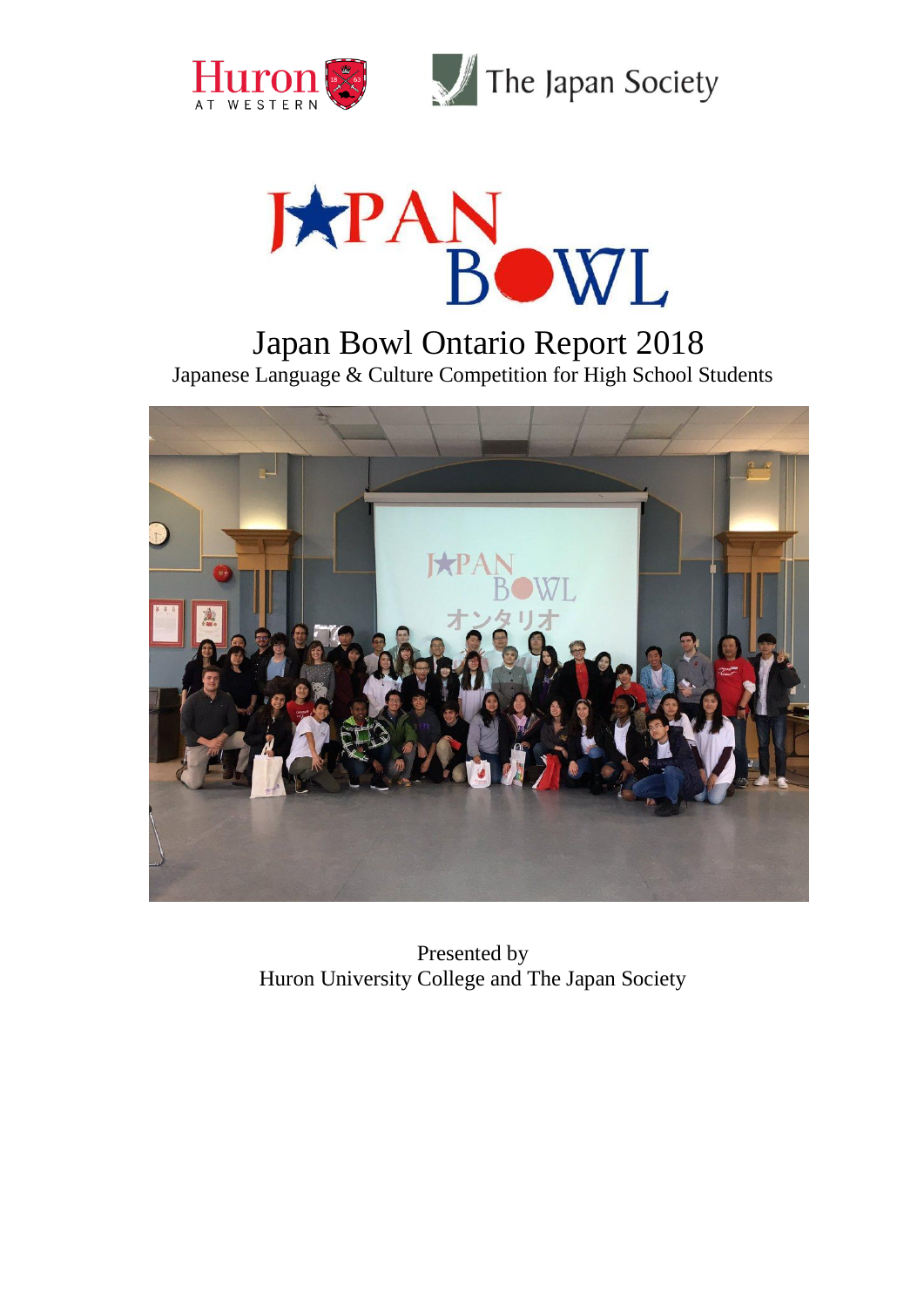



The Japan Society

The very first Japan Bowl Ontario was organized and successfully held by Huron University College and The Japan Society on Saturday, March  $10<sup>th</sup>$  2018 at Huron University College in London, Ontario, Canada.

The Japan Bowl® is a Japanese language and culture competition for high school students initiated and developed by The Japan-America Society of Washington DC in 1992. The Japan Bowl Ontario is not an exam. It is designed to demonstrate achievement of knowledge of Japanese culture, society, daily life, history, geography, and current events. For the students, it provides opportunity to challenge and enjoy their study. Our goal is to strengthen students' interest in Japan and encourage them to continue their connection with Japan and deepen further understanding of Japan in their future. We aim the students to become leaders of the relationship with Japan. This initiative coincides with the  $90<sup>th</sup>$  anniversary of the Japan-Canada diplomatic relations in 2018.

We welcomed 6 schools, 8 teams, 40 students to participate and nearly 50 observers and guests. All the participants competed at the Preliminary Round and challenged a wide range of questions. The top three teams advanced to the Championship Round to decide the winner. We had a presentation from Ms. Nicole Pyszka, one of the participants sharing her experience of her recent trip to Japan on Japanese government's Kakehashi Program. Also, one of the highlights includes dance performance by Sakura Kai showcasing traditional Japanese culture.

Ms. Takako Ito, Consul General of Japan in Toronto as well as other distinguished guests, presented awards and trophies to the championship teams.

We would like to thank all the supporters and volunteers for their involvement and generous support to make this event happen.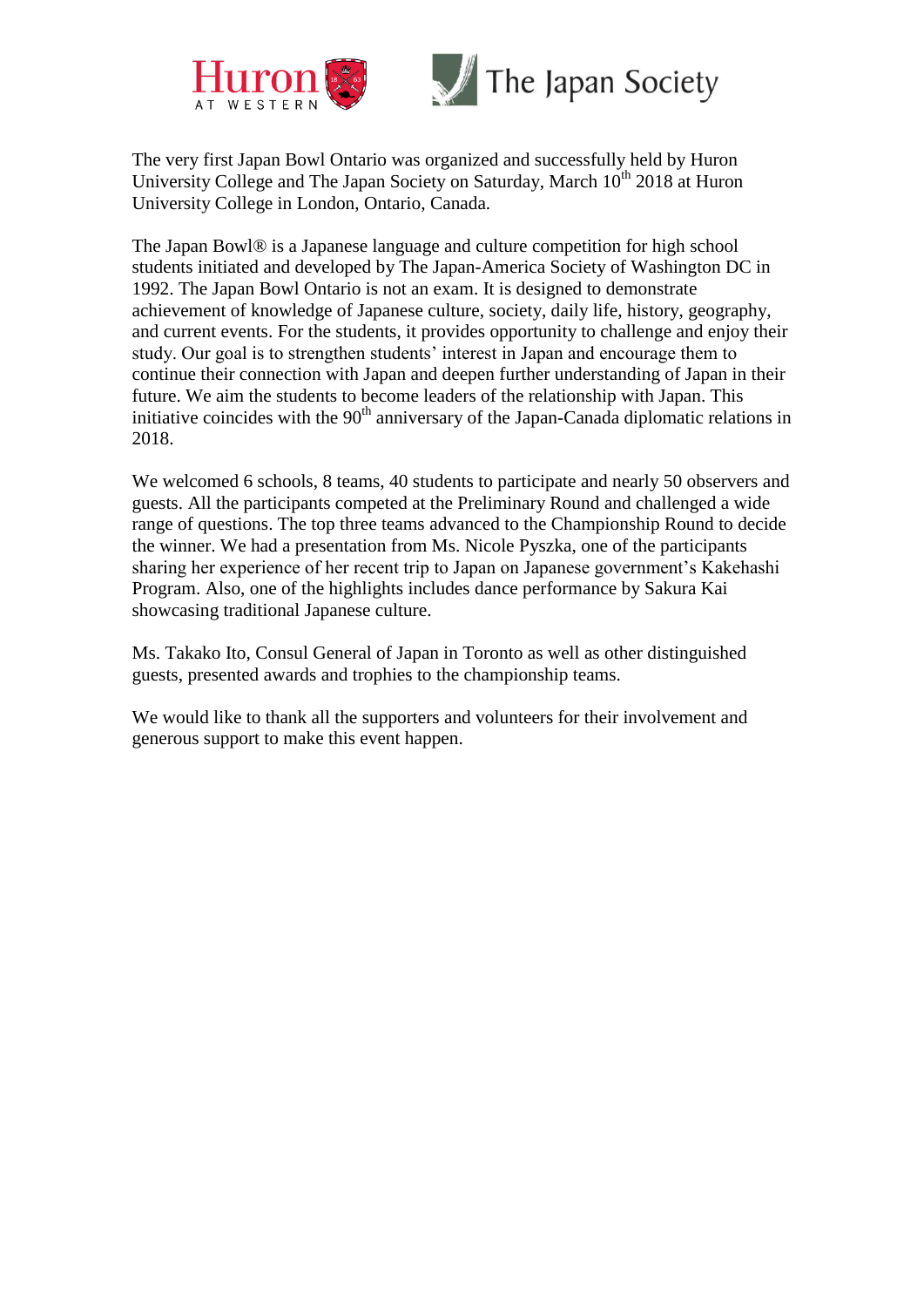



### Participating Schools

- A.B. Lucas Secondary School, London
- Ecole secondaire Gabriel-Dumont, London
- London Central Secondary School, London
- Mother Theresa Catholic Secondary School, London
- Saunders Secondary School, London
- Huron University College at Western, London

6 Schools 14 Teams 40 Students



#### Champions

High School: CENTRAL A from London Central Secondary School, London, Ontario

University: TEAM 4450 from Huron University College, Ontario

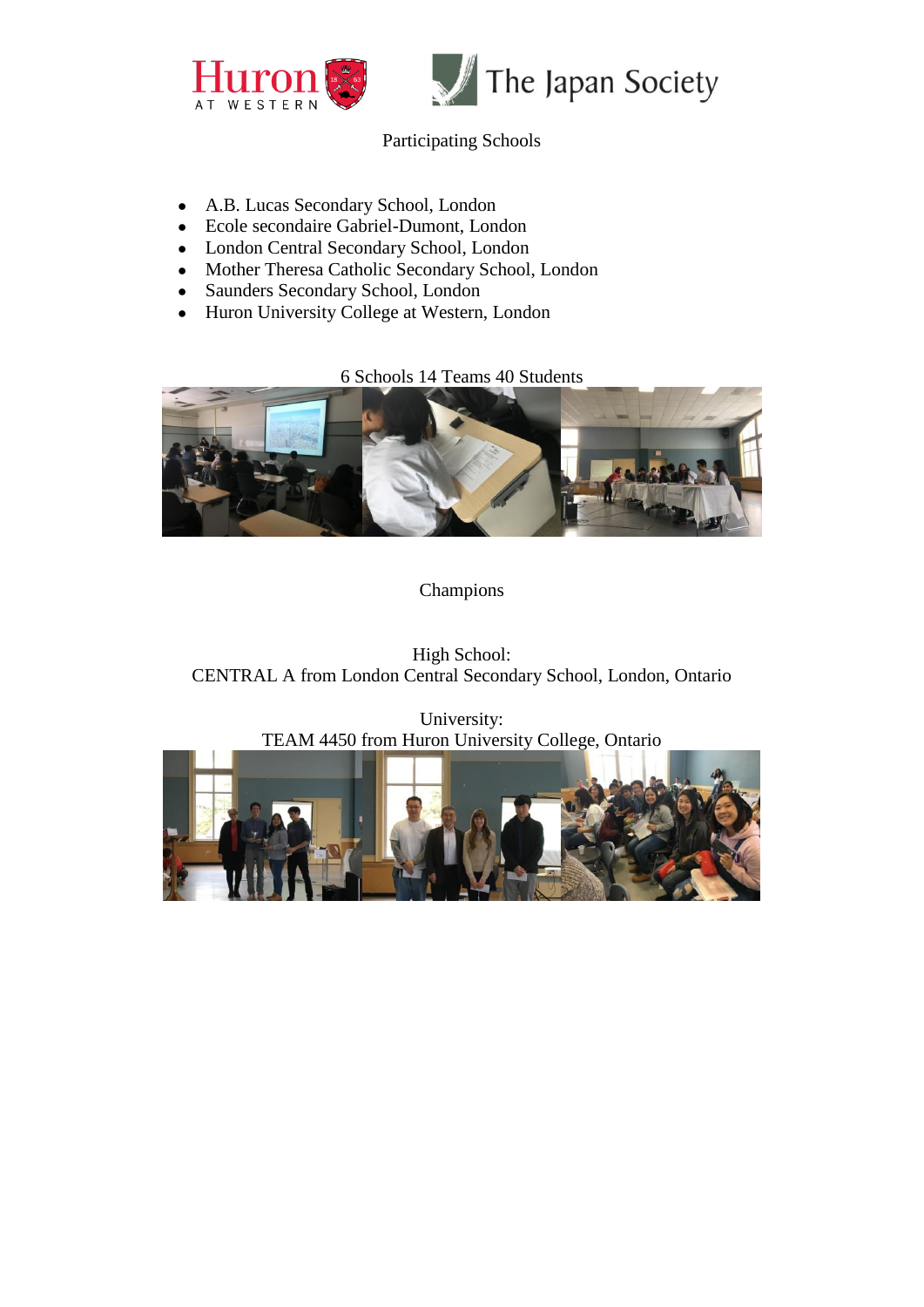



#### Japan Bowl Ontario Supporters and Sponsors



**Supporters** 



**Bennett** Jones



**Canon** 

**Sumitomo Canada Limited** 



# **JIT Automation Inc.**

**FASKEN**

**UNIVERSITY** Japan Campus

Prize Donors

Canon Canada Deloitte Japanese Canadian Cultural Centre Japan National Tourism Organization Pasona Canada The Japan Foundation, Toronto